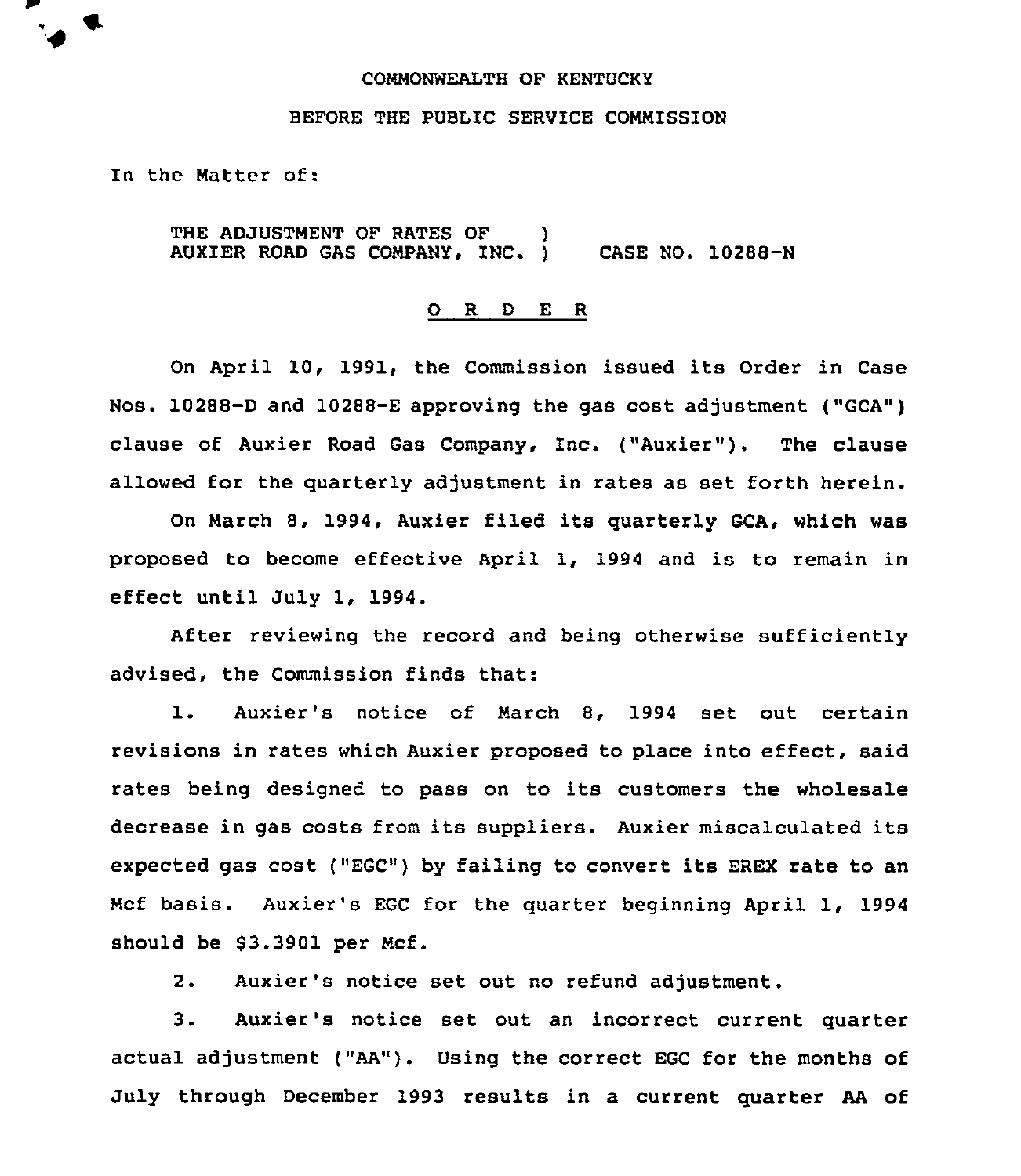(31.16) cents per Mcf. The total AA of (12.51) cents per Mcf is designed to reflect the current over-collection, as well as underand over-recoveries from a previous period.

4. Auxier's notice set out no current quartet balancing adjustment ("BA"). The total BA of (4.5) cents per Mcf is from a previous AA over-recovery.

5. The combined effect of the above adjustments is Auxier's gas cost recovery rate ("GCR") in the amount of \$3.2200 per Mcf, which is a decrease of 96.80 cents per Mcf from its last approved rates.

6. Auxier's corrected adjustment in rates, set out in the Appendix to this Order, pursuant to the GCA provisions approved by the Commission in its Order in Cases No. 10288-D and No. 10288-E dated April 10, 1991 is fair, just, and reasonable, in the public interest, and should be effective with service rendered on and after April 1, 1994.

IT IS THEREFORE ORDERED that:

1. The rates proposed by Auxier are hereby denied.

2. The rates in the Appendix, attached hereto and incorporated herein, are fair, just, and reasonable, and are approved effective with service rendered on and after April 1, 1994.

3. Within 30 days of the date of this Order, Auxier shall file with this Commission its revised tariffs setting out the rates authorized herein.

 $-2-$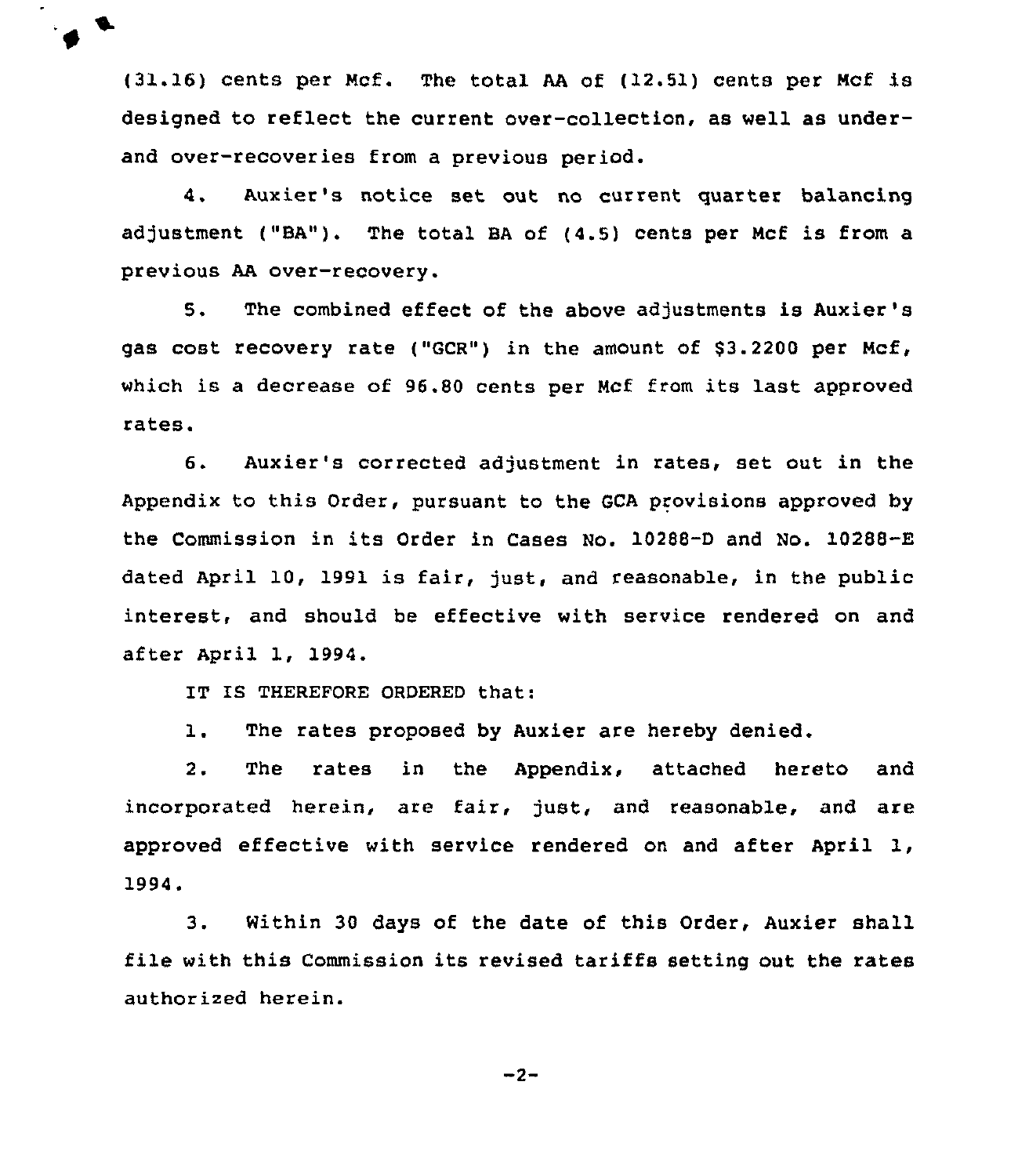

Done at Frankfort, Kentucky, this 5th day of April, 1994,

PUBLIC SERVICE COMMISSION

Chairman Chairma ce

Commiasioner

ATTEST:

Executive Director